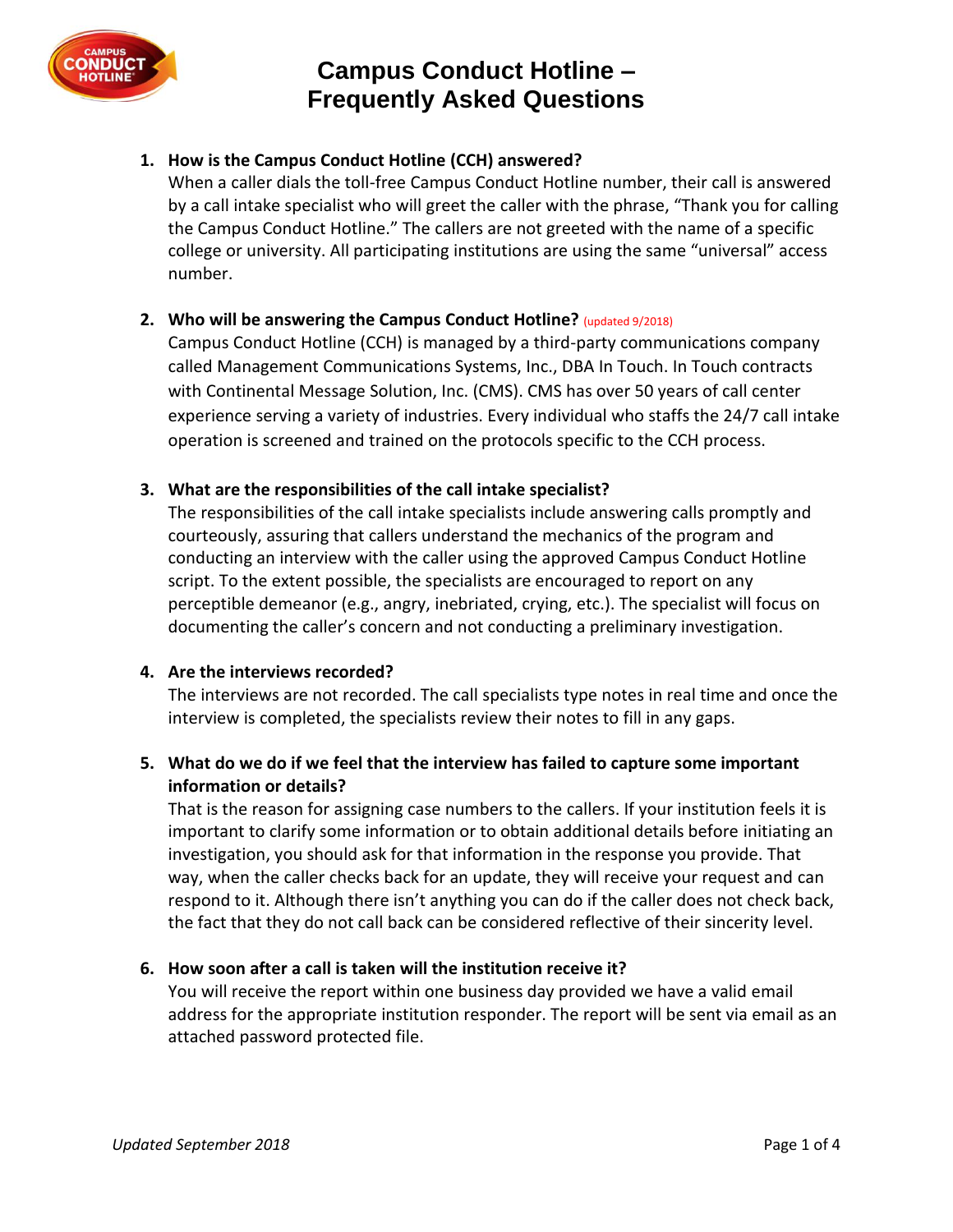## **7. How soon must we respond to the reports?**

Within one business-day, a summary of the interview will be forwarded to the institution. The callers are instructed in the script to check back in three to four business days. If Campus Conduct Hotline does not have a response from the institution when the caller checks back, the caller will be so informed and encouraged to check back at a later date.

## **8. What if we haven't had enough time to begin to research the report?**

More often than not, it can take weeks if not months to fully investigate a report. To the extent that more time is needed, you can simply craft a reply that might say something along the lines of, "Our institution has received your report and we will be initiating an investigation. Please call back in two weeks (or on a specific date) to check for an update." What's most important is to: a) acknowledge that the concern has been received, and b) provide some indication of when there might be progress to report.

**9. If the caller provides his or her name, is it proper to contact them directly or do we need to conduct all dialogue through the Campus Conduct system?** Typically, if a caller elects to identify himself or herself, they are expecting to be contacted directly by an institutional representative.

## **10. What about calls from our students or staff who are calling from overseas?**

There is a specific number for international calls and this is answered by a voice mail system. This system requests that they leave the name of his or her home institution, and then prompts them through a series of questions to elicit most of the same information that the live call-center takes. The calls are then screened by call-center personnel and reported to the institution as any other call would be. The difference is in the phone number, and the fact that it is answered by a voice mail system rather than a live person. This is ONLY the case for international calls.

**11. What if we've placed restrictions on the type of feedback we are interested in receiving (e.g. limited to Code of Conduct) and employee calls regarding another type of issue (e.g. a problem with a paycheck)?**

Any reports received on behalf of your institution by the Campus Conduct Hotline, regardless of subject matter, will be routed per protocol to the designated responders. If the report falls outside the boundary, you should provide a response indicating that and if possible include the proper follow-up instructions or procedures the caller should follow.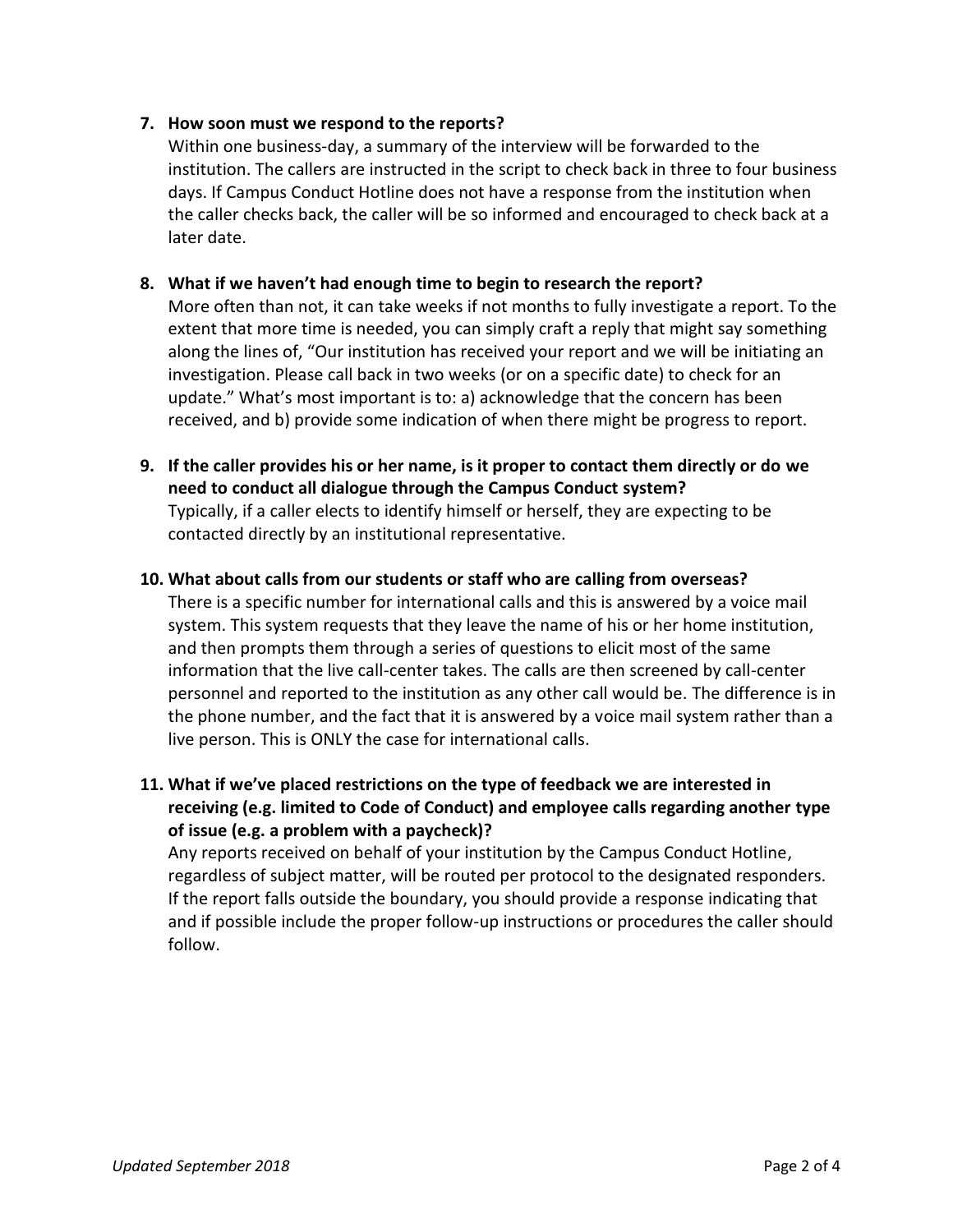#### **12. How should we decide if calls should be accepted from Students?**

When Campus Conduct Hotline was under development, the college and university CFOs involved in designing CCH considered this question and ultimately determined that it was best, in their judgment, to allow calls from students. First, they felt that to have a hotline available on campus and to preclude students could create discontent among the student body. Further, students may be aware of potential fraud or other matters that would be important to have reported. And finally, the CFOs felt that to distinguish a work study student as either a student or an employee would not ultimately be helpful to the intent of the hotline.

## **13. What if we believe we can't investigate a report without talking directly with the caller and they have chosen to remain anonymous?**

Once again, you should use your response to state your case. Tell them why you feel it is important to talk to them and provide whatever assurances you can that their identity and whatever they say will be held in the strictest confidence. Of course, you will need to be able to uphold your end of the promise to maintain confidentiality.

#### **14. What if we have questions about the process or responding to certain reports?**

You can always feel free to contact Peter Lilienthal, the founder and president of In Touch, the company that is working with EIIA on the operation of the Campus Conduct Hotline. Peter's phone number is 612.926.7988 and his email address is [plilienthal@getintouch.com.](file:///C:/Users/Monica/Documents/CCH%20-%20MTurner/plilienthal@getintouch.com) He has been in this business over twenty years and is a former university administrator. There isn't much he hasn't experienced in the way of employee reporting and complaints.

## **15. Are mundane or deliberate nuisance calls able to be "weeded out"?**

The call center accepts all calls no matter what the subject. This is to ensure that all cases/calls are documented. The counselor then sends the cases to In Touch for quality control and transmittal of cases to the institution. In the event a caller has the intention of harming someone or themselves, counselors find out if the caller has a means to inflict harm. If there is an eminent life threatening situation, the counselors contact local authorities. In this type of case, Peter Lilienthal is also contacted per protocol. If there is an urgent safety or security issue to the campus, the callers are instructed to call 911.

# **16. After we enroll with Campus Conduct Hotline are we able to change our Target Topic Respondents?**

Yes – one person at your institution is considered the Administrator for the program, and that person has the ability to change/edit/add Target Topic Respondents (or TTRs those people on your campus who receive reports for a given topic). The Administrator can also download a cumulative file of your institution's reports, which are updated quarterly from the website.